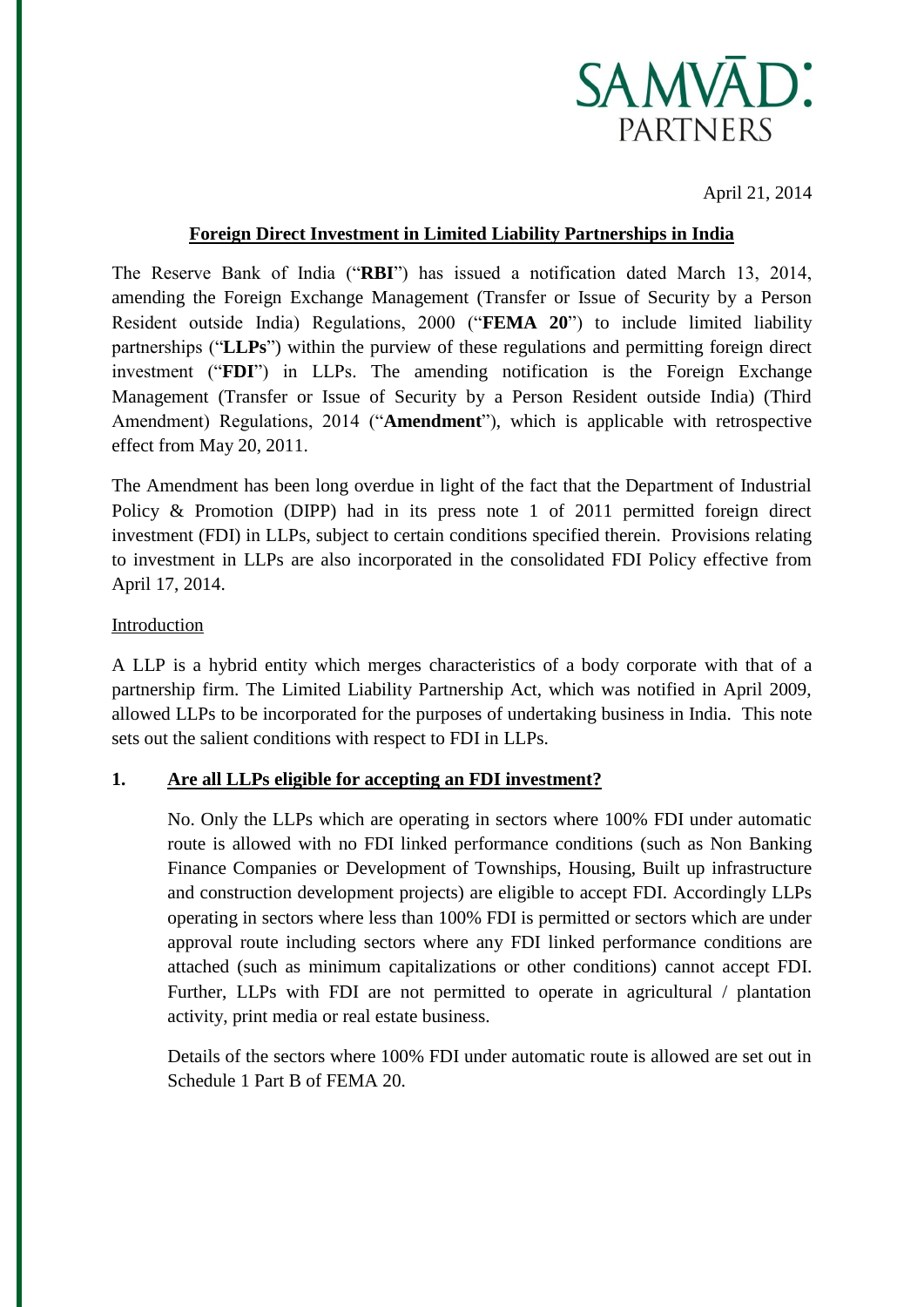

## **2. Who can invest in an LLP?**

A person who is resident outside India and an entity incorporated outside India (except a citizen or entity of Pakistan or Bangladesh) can invest in an LLP in India. Certain SEBI registered entities such as foreign venture capital investors, foreign institutional investors, qualified financial investor and foreign portfolio investors are not eligible to invest in an LLP in India.

# **3. Method of Investment**

An eligible investor can invest in an LLP in India by way of a capital contribution or by way of acquisition of profit shares in the LLP from a partner of the LLP. Any investment in an LLP will require prior Government / FIPB approval.

A LLP is not eligible to avail of any external commercial borrowings.

# 4. **Pricing and Payment**

The fair price of any profit shares of an LLP (whether in context of investment by way of acquisition of profit shares or transfers) will need to be calculated based on any valuation norm which is internationally accepted / adopted per market practice. Such valuation shall be required to be undertaken by a chartered accountant, practicing cost accountant or an approved valuer from the panel maintained by the Central Government, and the valuer will need to issue a valuation certificate in this regard.

In cases of transfers of any capital contribution or profit shares from a resident to a non-resident, the transfer consideration shall be equal to or more than the fair price of capital contribution / profit share of the LLP. Where transfers of capital contribution / profit share is from a non-resident to resident, the transfer consideration shall be equal to or less than the fair price of the capital contribution / profit share of the LLP.

The payment by an eligible investor towards capital contribution or profit shares of an LLP is allowed only by way of cash consideration to be received by way of inward remittance through normal banking channels or by way of a debit to the NRE / FCNR(B) account of the investor maintained with an AD Category – I Bank.

## **5. Reporting Requirements**

Any receipt of investment towards capital contribution or profit shares is required to be intimated by the LLP receiving the investment to the regional office of the RBI by way of 'Form Foreign Direct Investment – LLP (I)' within a period of 30 (thirty) days from the date of receipt of the amount of consideration. This form should be submitted together with copies of the foreign inward remittance certificate evidencing receipt of remittance, Know Your Customer report on the non-resident investor submitted through an AD Category I Bank and valuation certificate as regards pricing.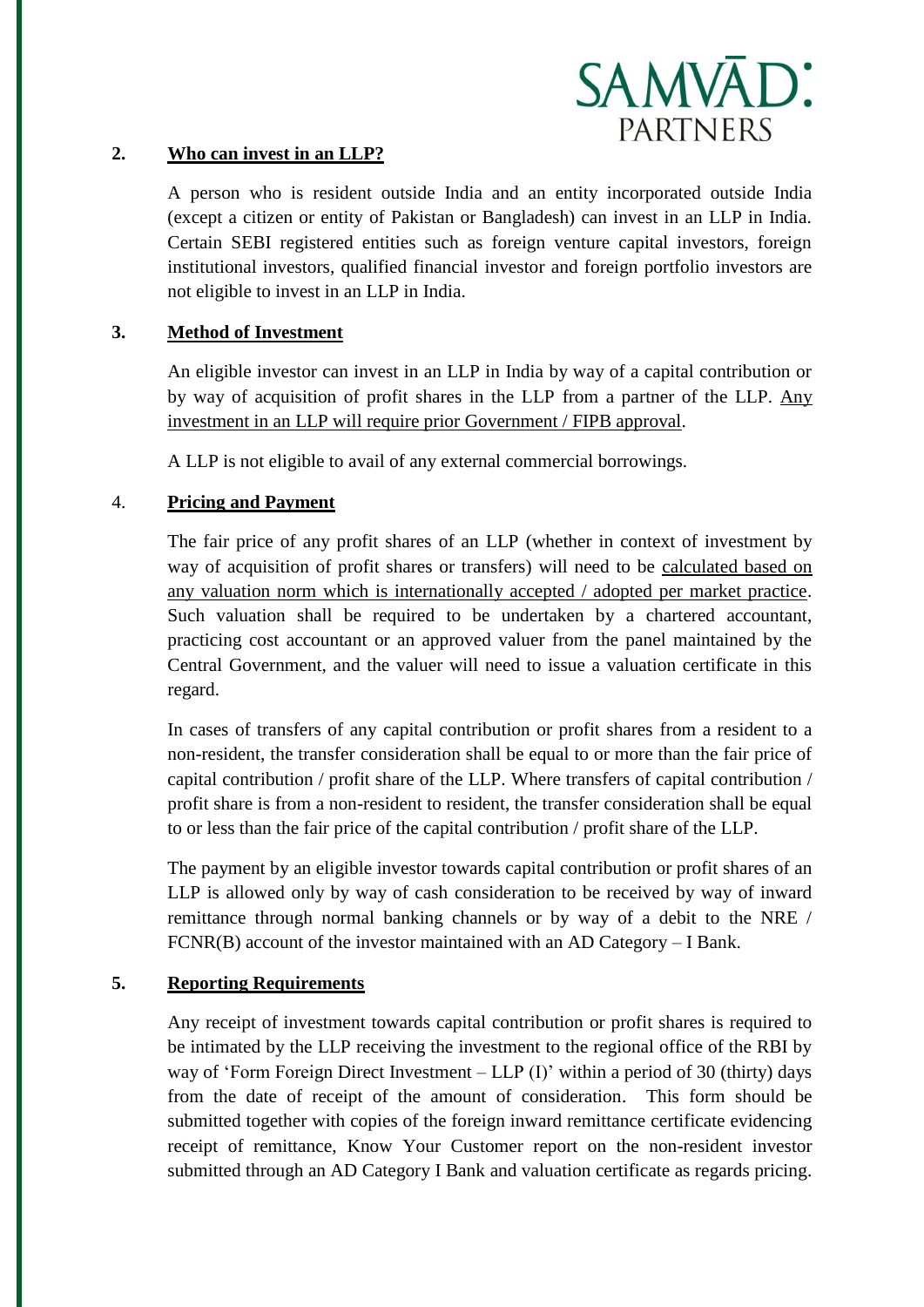

The regional office of the RBI will, after receipt of the above information, allot a unique identification number for the amount reported.

Any disinvestment / transfer of capital contribution or profit share between a resident and a non-resident (or vice versa) is required to be reported in 'Form Foreign Direct Investment – LLP (II)' within a period of 60 (sixty) days from the date of receipt of funds by the transferor.

It has also been clarified that LLPs which have received FDI from May 20, 2011 up to the date of issuance of these instructions by the RBI, are required to comply with the reporting requirements in respect of FDI (as specified above), from the date of issuance of these instructions.

## **6. Downstream Investments in and by LLPs**

An Indian company with FDI is permitted to make downstream investment in LLPs only if both, the company and the LLP are operating in sectors where 100% FDI is permitted under the automatic route and there are no FDI linked performance related conditions. The onus to ensure compliance with the same, is on the LLP which accepts the investment.

An LLP which has received FDI is not eligible to make any downstream investments in any entity in India.

# **7. Certain Other Conditions**

If the LLP receiving investment has a body corporate as a designated partner or nominates an individual to act as a designated partner in accordance with the provisions of Section 7 of the Limited Liability Partnership Act, 2008, the body corporate should only be a company registered in India under the provisions of the Companies Act, as applicable and not any other body, such as LLP or trust. In such LLPs, the designated partner 'resident in India' (*defined in Explanation to Section 7(1) of the Limited Liability Partnership Act, 2008*) is also required to satisfy the definition of 'person resident in India' as defined under Section 2 (v) (i) of the Foreign Exchange Management Act, 1999.

Conversion of a company with FDI, into an LLP, is allowed only if the aforementioned conditions are met and with the prior approval of the FIPB / government.

# **8. Compliance and Penalties**

The designated partners of the LLP receiving an FDI will be responsible for compliance with all the above conditions and shall also be liable for all penalties imposed on the LLP for contraventions, if any.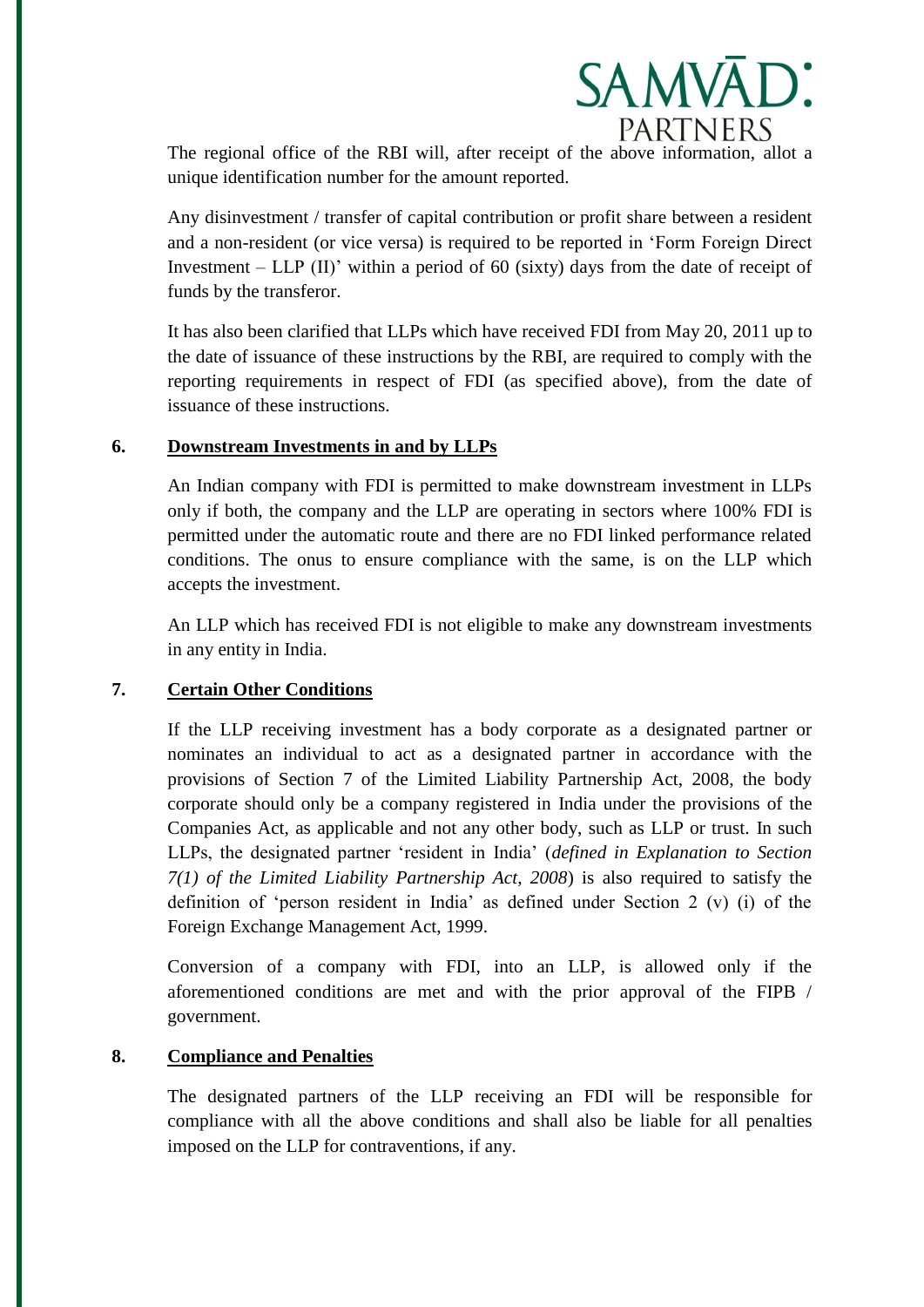

#### **Conclusion**

The Amendment issued by the RBI comes as a welcome move as it clears the confusion which was hitherto existing relating to investments in LLPs in India. Although the DIPP had issued a press note permitting FDI in LLPs with a view to attracting more foreign investments, companies remained vary of such investments in the absence of a clear notification by the RBI in this regard. While the RBI has issued the Amendment opening up FDI for LLPs, it remains to be seen if there will be a significant change in the investment scenario in LLPs as this move of the RBI only seems to be a tentative opening considering that the conditions for making the FDI investment in LLPs are very restrictive.

On the larger point of determination of valuation, the Amendment seems to pave the way for change in the valuation norms as regards FDI transactions in general, as the RBI has recently suggested that it will revise the pricing guidelines for FDI to make it subject to acceptable market practices.

\* *Please note that the contents of this email are for informational purposes only and should not be construed as legal advice. Do contact us should you require further assistance or such legal advice*.